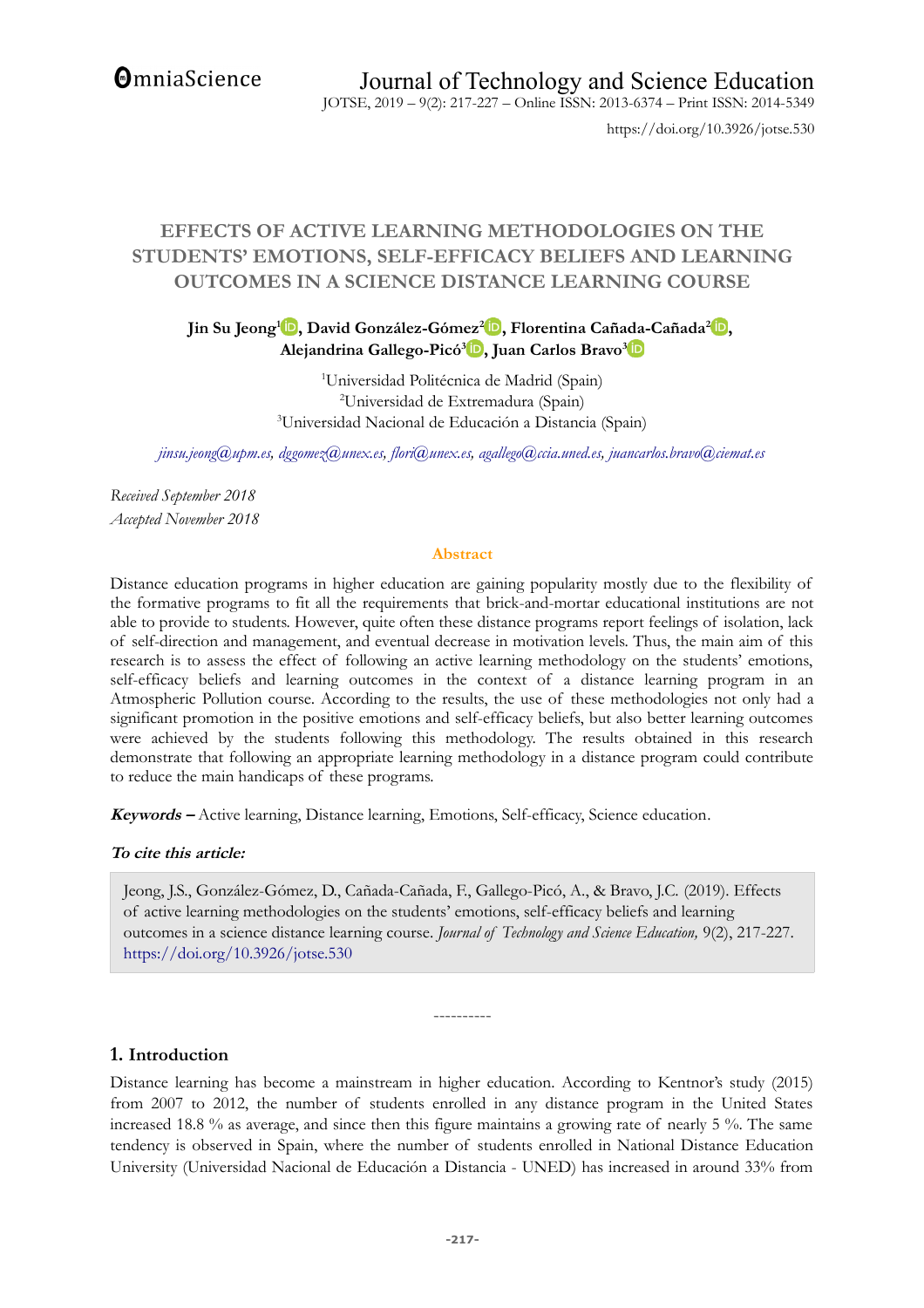2001 up until now. Currently, the number of students enrolled in 2017 was 207,000 which makes UNED the biggest university in terms of enrolled students in the whole country (UNED, 2018). Ludwing-Hardman and Dunlap (2003) suggested that this significant growth is due to the fact that distance learning programs satisfy many of the obstructions that conventional campus-located educational programs have, such as the need to attend classes that normally means a geographical relocation, conflicts between work and course schedules and family commitment conflicts. Although the great accessibility of Internet and the technological revolution have definitely contributed to the noticeable expansion of the distance and online programs in higher education (Kurzman, 2013), the main pitfalls of distance programs must be found in the effects of the fact that students and teachers are not in the same physical place, causing a growth of an "isolation feeling, lack of self-direction and management, and a decrease in motivation levels" (Ludwing-Hardman & Dunlap, 2003: page 1) because of the lack of interaction (Ludwing-Hardman & Dunlap, 2003; Ali & Smith, 2015). The effects of this isolation not only influenced the students' academic achievements, but also the promotion of negative attitudes and dissatisfaction with the learning experience causing even course withdrawal (Thompson, 1990; Ali & Smith, 2015).

Learning strategies play an important role in the acquisition of knowledge (Weinstein, Acee & Jung, 2011), in addition they are often related with self-regulation learning, motivation and emotion (Abar & Loken, 2010). Extensive evidence suggests that non-traditional instructions are able to promote academic achievement and positive student attitudes and some studies indicate the effectiveness of active learning as it was reviewed by Prince (2004) to carry out authentic tasks such as scientific inquiry and other critical thinking activities to promote self-regulated learning particularly in a science course. The skills implicated in these activities require the cognitive, motivational, metacognitive processes of planning, reflecting, evaluating, and revising strategies based on outcomes (Sinatra & Taasoobshirazi, 2011). Active learning is defined as any instructional method that engages the students in the learning process. That requires the students to do meaningful learning activities and think about what they are involved more cognitive processing and meaning building (Prince, 2004). When the students engaged in active and authentic tasks, they were more likely to plan and evaluate their learning. A review of effective instructional approaches for promoting self-regulation in students has found that these activities improve their success in solving problems and engaging in inquiry and critical thinking (Sinatra & Taasoobshirazi, 2011). On the other hand, active learning strategies supplement the lack of practical skills acquired by the students in distance education, which have important implications for labor market transition. These activities are able to bring the students closer to the professional world, which demands the acquisition of cognitive and metacognitive skills (Bahri & Corebima, 2015). Active methods make up resources that allow learning through practice. Thus, the students have to adapt their conceptual knowledge to the given task and then reflect on what the experience means, and the practice is an essential part of the learning experience and the elaboration of strategies require active cognitive processing on the part of the learner (Weinstein et al., 2011). In this kind of instruction, the design of learning activities takes a significant value (see Figure 1). In a recent study, several factors that have an influence on the design of learning activities have been described and assessed (Flores & Gómez, 2017).

The influence of the affective dimension in the students' learning process is already discussed in many studies (Abrahams, 2009; Bellocchi, Ritchie, Tobin, Sandhu & Sandhu, 2013; Dávila-Acedo, Borrachero, Cañada-Cañada, Martinez & Sánchez, 2015; Dos Santos & Mortimer, 2003; Ritchie, Tobin, Hudson, Roth & Mergard, 2011; Schutz & Zembylas, 2011; Zembylas, 2007), concluding that the emotions play an important role in the whole teaching-learning process, especially in scientific disciplines (Pintrich, Marx & Boyle, 1993; Mellado, Borrachero, Brígido, Melo, Dávila, Cañada et al., 2014). The teaching strategy followed in a course might consider the students' emotions that are involved in the learning process, and the course must be designed to foster positive emotional states in order to help the students to learn (Vázquez & Manassero, 2007; Aydogan, Bozkurt & Coskun, 2015). On the other hand, different studies suggest that students' negative emotions are normally associated with dissatisfaction of the learning experience, especially in science courses (Brígido, Bermejo, Conde & Mellado, 2010; Solbes, 2011; Brígido, Borrachero, Bermejo & Mellado, 2013). Thus, in order to foster positive emotions in the students, and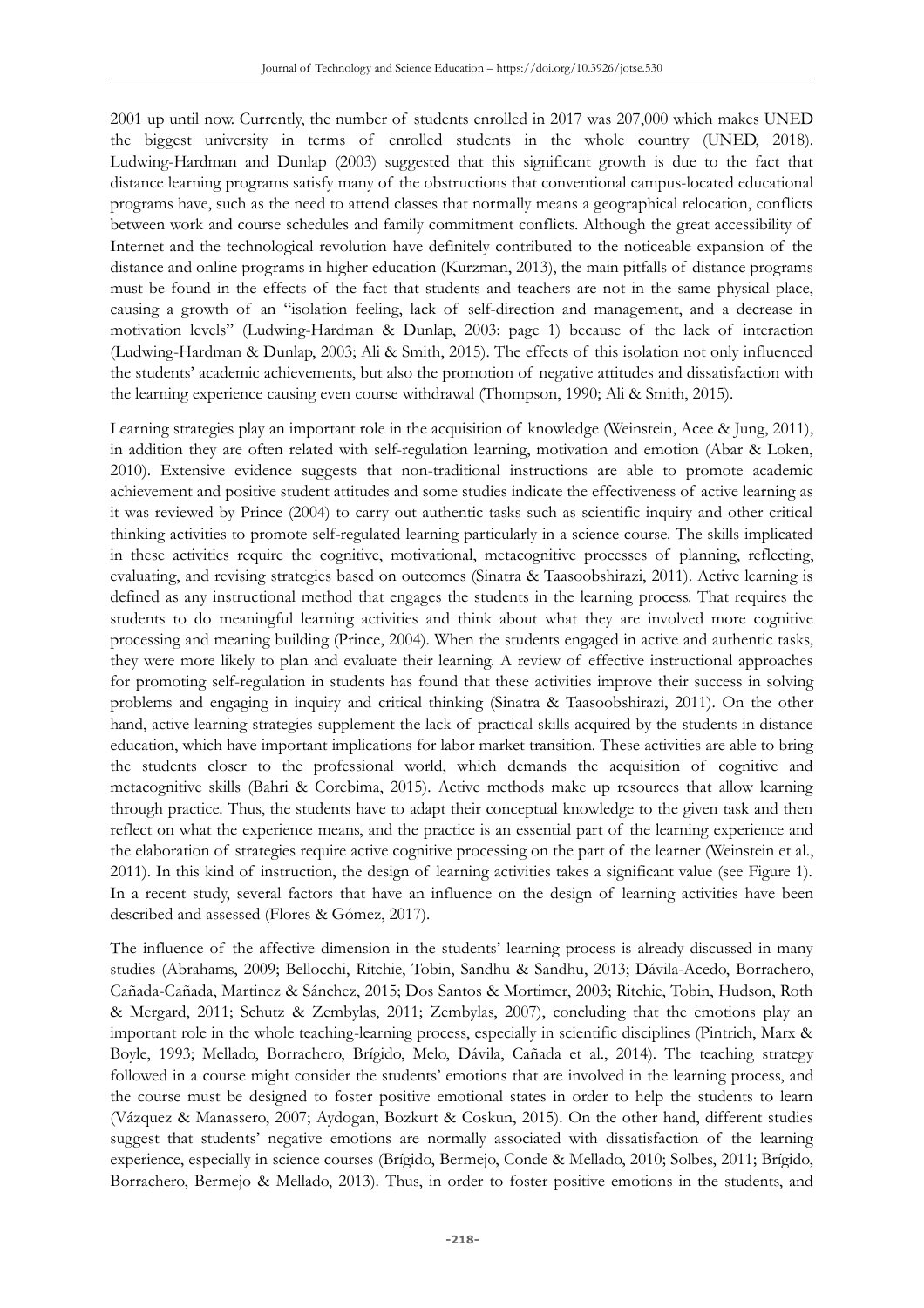therefore causing a positive impact in the learning process, the course should be designed considering teaching strategies and instruction methodologies that contribute to control and regulate the students' affective dimensions evolved in the learning-teaching process and foster students' favorable attitude (Brígido et al., 2010). Bandura (1997) defined the self-efficacy as a subjective judgement of one's level of competence in executing certain behaviors or achieving certain outcomes in the future, that refers to the confidence a person has to think that they can do what they have to do. From an educational point of view, self-efficacy is related with the students' motivation, performance and ability to develop their academic and professional interests and goals (Valentine, Dubois & Cooper, 2004; Brown, Tramayne, Hoxha, Telander, Fan & Lent, 2008).



Figure 1. Process framework deployment of the study proposed, active learning activities' methodology

# **2. Methodology**

The aim of this research is to assess how the emotions, self-efficacy and learning outcomes are affected by following active teaching methodologies in a distance course. To achieve this goal, a comparative study was carried out between a control group, in which a traditional distance methodology was used, and an intervention assessment group, in which an active learning methodology was applied, as it is explained in below.

### **2.1. Sample**

The research was conducted with 231 students enrolled in the "Atmospheric Pollution course", a course of the Environmental Science undergraduate program of the UNED during the second semester of 2016/17 course year. The students participating in this research were randomly arranged into two groups. In the first group, a traditional distance teaching (control conditions group  $-CCG$ : n=119) was followed, and in the second group an active learning methodology applied to a distance program (intervention assessment group – IAG: n=112) was followed. No constraints were imposed, and the students freely choose whether they wanted to participate in the research. The demographic description of the sample is summarized in Table 1.

|       |                              | Gender $(\%)$         |       | Age $(\%)$ |                   |           |      |                                    | Enrollment $(\% )$ | Full time Student $(\% )$ |      |
|-------|------------------------------|-----------------------|-------|------------|-------------------|-----------|------|------------------------------------|--------------------|---------------------------|------|
| Group | <b>Sample</b><br><b>Size</b> | Men                   | Women | < 25       | $25 - 30$         | $30 - 40$ | >40  | First<br>More<br>time<br>than once |                    | <b>Yes</b>                | No   |
| CCG   | 119.                         | 69.2                  | 30.8  | 3.8        | 26.9 <sub>1</sub> | 46.2      | 23.1 | 80.8                               | 10.2               | 11.5                      | 88.5 |
| IAG   | 112                          | $\overline{ }$<br>41. | 58.3  | 10.7       | 23.8              | 34.5      | 31.0 | 90.5                               | 9.5                | 25.0                      | 75.0 |

Table 1. Demographic description of the studied sample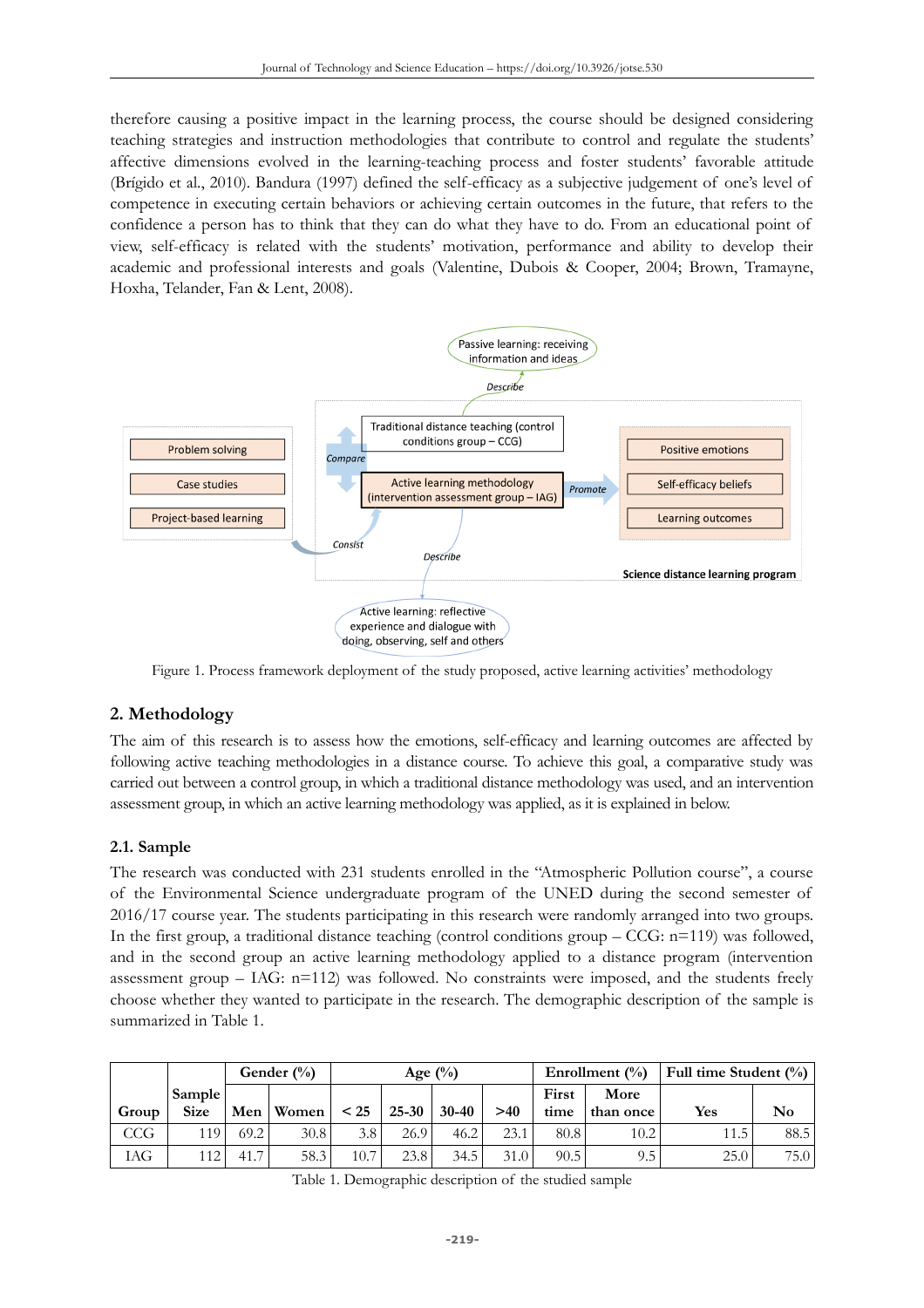#### **2.2. Procedure**

The course is structured in 10 units dealing with different aspects of the atmosphere, its pollution, pollutants distribution and analysis, and the local, regional and global environmental consequences. It also includes the aspects of engineering control of air pollution and environmental laws and regulations. The course is taught over a distance program, and according with the course syllabus, the students need 125 hours to complete all the contents and assessments exercises. The students are given all the course materials, consisting of a text book edited specifically for this course together with a student's guide that includes supplementary references and some practical information about the course with the aim of providing the students with a global overview of the subject contents, the learning outcomes and the competencies that the students will develop during the course. A virtual classroom is also available to promote the communication between students and instructors. Thus, the virtual classroom constitutes the main interaction scenario between students and instructors and the collaborative work between students. On the other hand, asynchronous interaction allowed students to rethink and assess their own understanding of content before they posted their responses that facilitated reflective and self-assessment processes.

In the control group (CCG), a summative assessment was applied. In this group, the students must autonomously work the contents according the text book and the students' guide. They are also encouraged to participate in all the course activities, such as on-line discussions or by completing the activities suggested in the text book, although their grade will be only based on the final exam that they have to take at end of the course. Students belonging to the CCG could get personalized assistance and feedback from the teachers as they needed.

On the other hand, in intervention conditions (IAG), an active learning methodology adapted to distance learning environment was followed. This methodology consisted in providing students different case studies for each subject section. With the case study students were asked to explore how what they have learnt applies to real world situations. Each case study included a problem description, recommended literature, and a set of open-ended questions to be solved during the case solving. In most cases, the problem stated in the case study allows multiple potential solutions, and the answer can range from a one-paragraph to a fully developed group action plan, proposal or decision. Due to the intrinsic limitations of the distance setting, the students are provided with interactive educational materials through the virtual campus, such as podcast, hot potatoes exercises, lecture presentations, conceptual maps, and summaries of theoretical contents. Some of these activities are applied as a source of on-going feedback with the aim to improve teaching and learning and consequently as a tool of formative assessment (Gikandi, Morrow & Davis, 2011). In addition, the instructor fostered the students' interaction and implication in the case study through different communication channels that are implemented in the distance course (asynchronous discussion forums). In order to motive and engage students to actively participate in these activities, the participation is graded during the discussion of the case. For each case study, the students need to submit a report addressing all the questions and solving the situations states in the case studies. The submission of all proposed activities is mandatory. The course final grade consists of the grades obtained in the different activities arranged during the course together with a final exam. Portfolio was other assessment tools employed to analyze the students' evolution in terms of learning contents and competences. Each student's portfolio includes self-assessment results, on-line and in-person test evaluations and the students' opinion surveys. Portfolio was a multimodal tool in the learning processes (Dysthe, Engelsen & Lima, 2007).

### **2.3. Instrument**

The instrument used in this research was an ad-hoc questionnaire designed based on previously published and validated works. Questionnaires were provided in the virtual campus during last week of the semester when the course was about to finish. It was anonymously and voluntarily completed.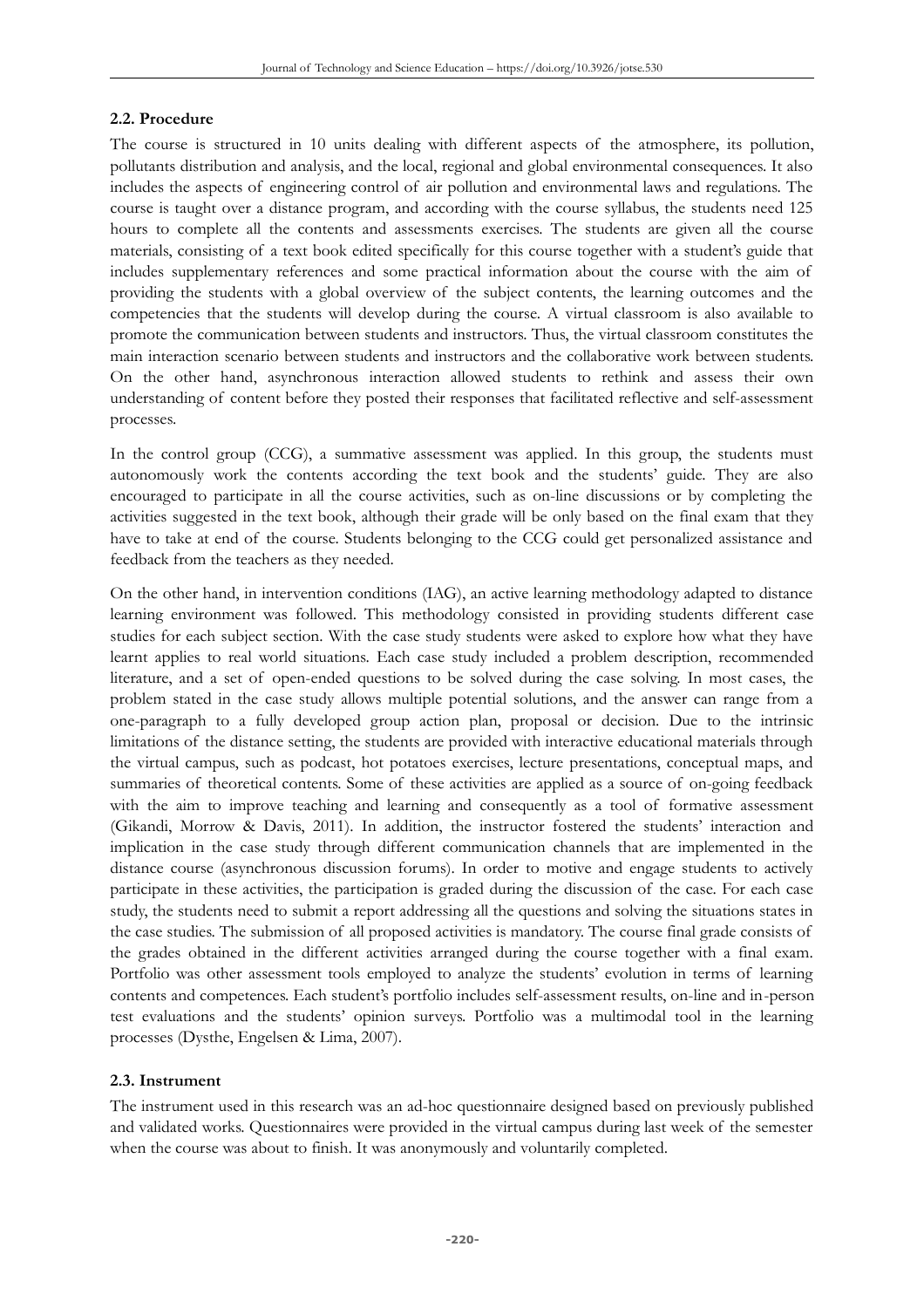The questionnaire had three sections, as follows:

- a) The first section was intended to collect students' descriptive information such as gender, age, educational background, course enrolment (first time or second/third time), and whether they were full time (or not) student.
- b) The second section of the questionnaire was planned to assess students' emotions grown in the learning process in distance education setting, when a traditional (CCG) or active learning (IAG) methodology was followed. In this section, the students were questioned to score from 0 to 10 how often they felt the assessed emotions while taking the course, where 0 meant the lowest frequency and 10 the highest frequency of occurrence (Borrachero, Brígido, Mellado, Costillo & Mellado, 2014; Dávila-Acedo et al., 2015; Jeong, González-Gómez & Cañada-Cañada, 2016). The emotions taken into consideration in this study were sorted in two groups, specifically positive and negative emotions (Bisquerra, 2005; Damasio, 2005). Positive emotions included fun, confidence, enthusiasm, and tranquility, while the negative ones were nervousness, concern, boredom, and fear (Dávila-Acedo et al., 2015). Besides of the numerical scores, the students were also asked to justify the score given for each emotion.
- c) The third section of the questionnaire consisted of 7 closed-ended questions aimed to gauge the development of students' self-efficacy in a distance learning program context. The students were asked to score each question using a 0 to 10 scale, where 0 meant strongly disagreed and 10 strongly agreed.

The questionnaire was also validated by a panel of researchers and professors, both for distance and non-distance education systems. Before sending it to whole sample, it was piloted in order to determine that it was properly designed.

## **2.4. Data Analysis**

A descriptive analysis was firstly performed for being described as the most appropriate way to characterize, describe, and draw conclusions from the sample data (Etxeberria & Tejedor, 2005; Borrachero et al., 2014; Jeong et al., 2016). In order to reach plausible conclusions about the effects of the assessed learning methodology, sample homogeneity was tested. The Shapiro-Wilk normality test was conducted in order to establish whether data was normally distributed or not. As the results, data were not normally distributed and therefore non-parametric statistical tests were conducted. Second, in order to establish the differences between the control and intervention assessment group, the Mann-Whitney test was applied. In all cases, the SPSS statistical (SPSS statistics 22.0) software was used. Additionally, comments provided by the participants to justify the scores provided for each emotion were transcribed, coded, and analyzed. The results were used to get a more specific idea of the cause of the score given to each emotion. Finally, the students' grades were compared by means of the Mann-Whitney test.

# **3. Results**

In order to assess the effects of the learning methodology on the emotions felt by the students, they were asked to score the emotions felt during the course by means of the questionnaire described before. The scores provided by both groups were statistically compared using non-parametric tools (Mann-Whitney test). The results were summarized in Table 2.

In order to get a better understanding of the emotions felt by the students, the comments provided to justify their emotion scores were analyzed. Thus, the comments were transcribed, coded, and grouped in different categories. The selected categories were based on the results of the research carried out by Dávila-Acedo, Borrachero, Brígido and Costillo. (2014). According to this study, the causes that promote positive or negative emotions in science students can be grouped in three categories: the first category is related with the student by itself (learning capacity, learning motivation, and previous experiences); the second category is related with the subject (contents, tasks, and activities); and the third category is related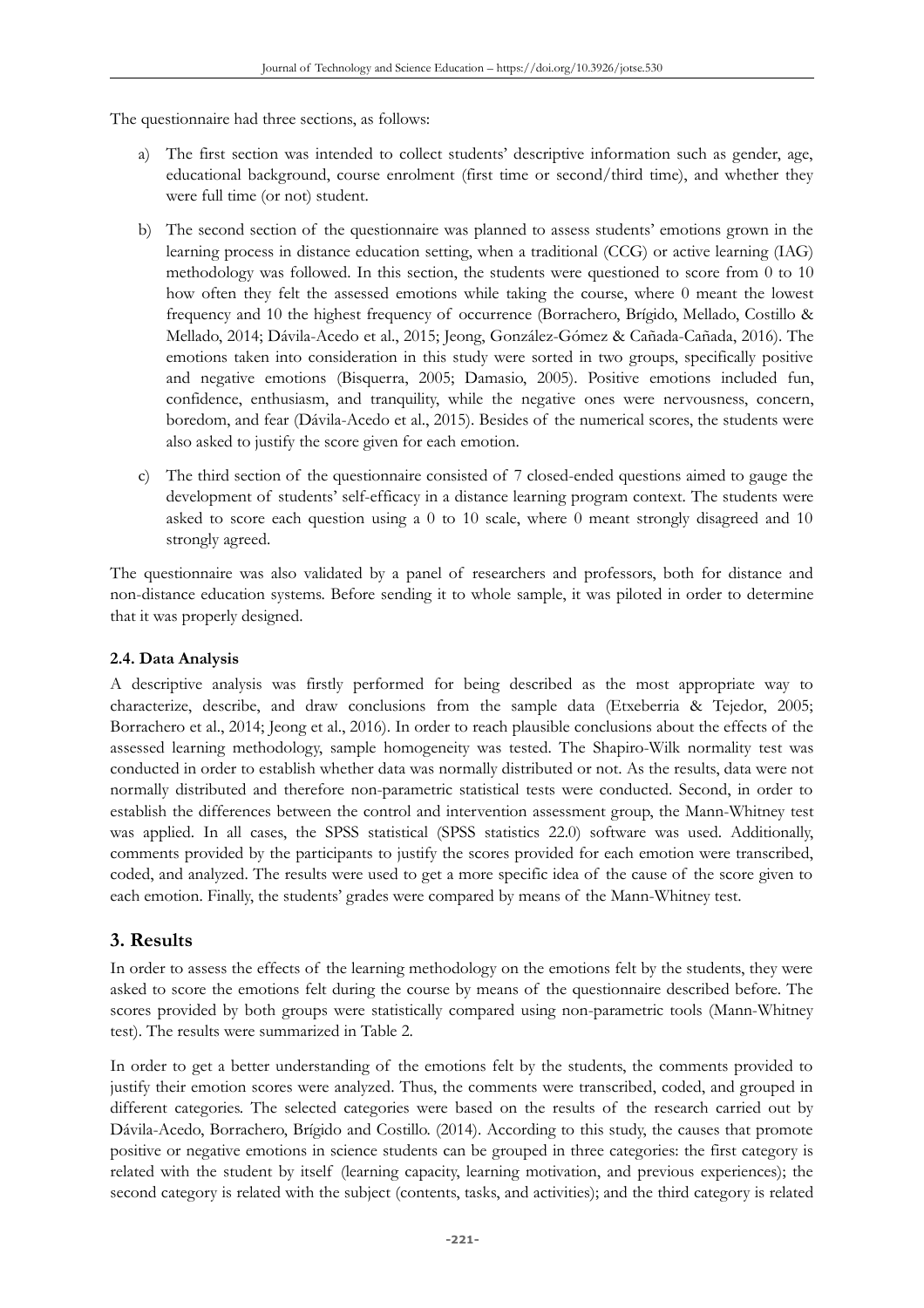|         | Emotion |            |         |             |             |         |                |        |  |
|---------|---------|------------|---------|-------------|-------------|---------|----------------|--------|--|
| Group   | Fun     | Confidence | Passion | Tranquility | Nervousness | Concern | <b>Boredom</b> | Fear   |  |
| CCG     | 5.23    | 6.00       | 5.46    | 5.35        | 6.23        | 6.73    | 3.57(2.35)     | 5.00   |  |
|         | (2.67)  | (2.10)     | (2.82)  | (2.31)      | (2.08)      | (1.90)  |                | (2.65) |  |
| IAG     | 6.12    | 6.99       | 6.61    | 6.75        | 4.47        | 4.76    | 1.90(2.01)     | 1.69   |  |
|         | (2.47)  | (1.92)     | (2.43)  | (2.38)      | (3.06)      | (2.92)  |                | (2.55) |  |
| $Sig^*$ | .118    | .026       | .055    | .006        | .002        | .000    | .001           | .000   |  |

with the course methodology (teaching methodology, assessment system, and professor's attitude). Results were summarized in Figure 2.

\*Significance level was .05. Standard deviation is shown inside of brackets.

| Table 2. Comparison of the mean scores (ranged from 0 to 10) given for each emotion |  |  |                                                                   |  |  |
|-------------------------------------------------------------------------------------|--|--|-------------------------------------------------------------------|--|--|
|                                                                                     |  |  | by the participants of control and intervention assessment groups |  |  |







■ Methodology (CCG) SCORE < 5 ■ Methodology (CCG) SCORE > 5 ■ Methodogy (IAG) SCORE < 5 ■ Methodogy (IAG) SCORE > 5

Figure 2. Frequency graph of the causes provided by the students to explain the scores given for each emotion. Each graph summarized the category related with the student, subject and learning methodology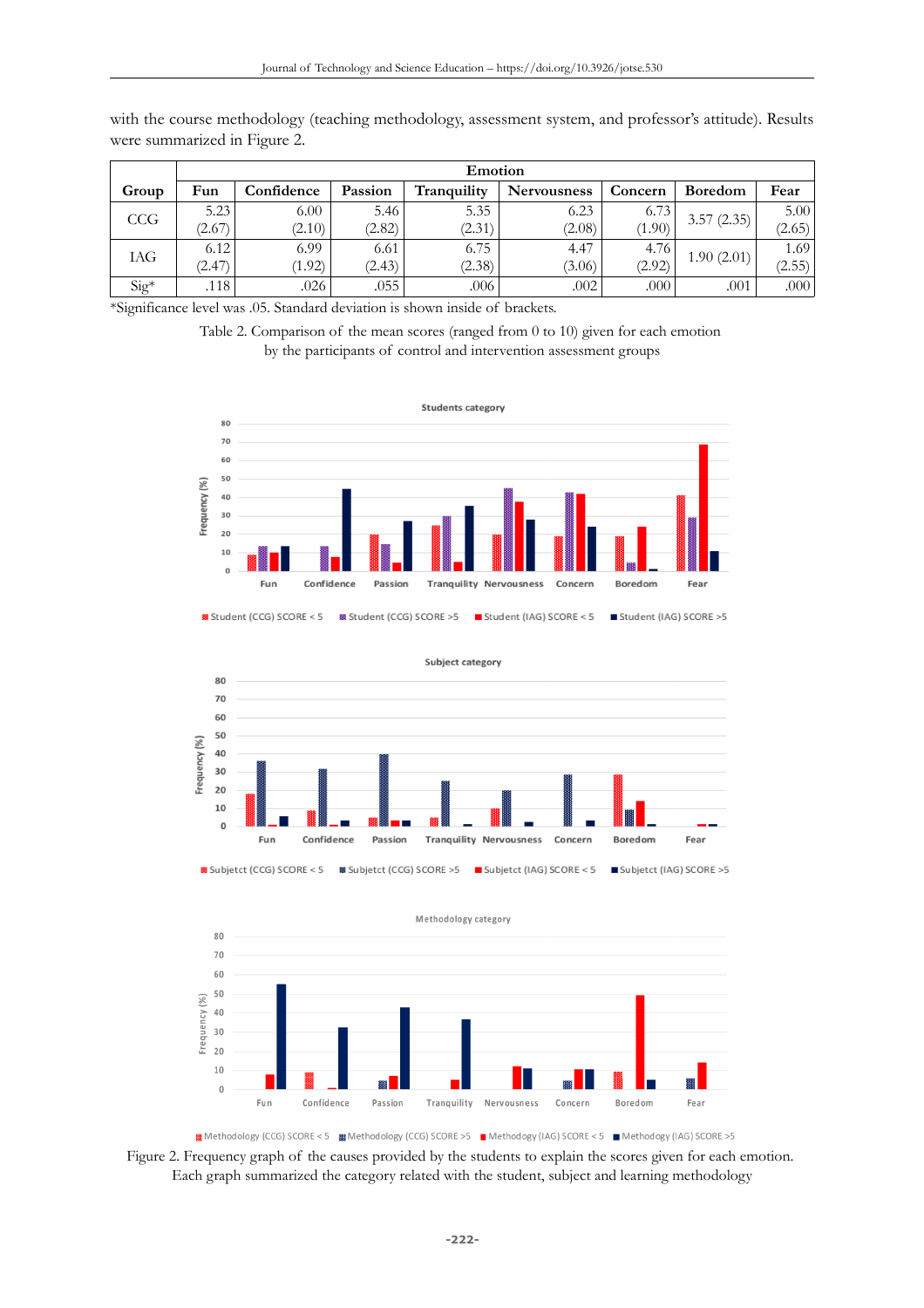With regard of the CCG group, score values over 5 points in the positive emotions were mainly due to the students' category (learning capacity, learning motivation, and previous experiences) as it is shown in Figure 2. This group of students did not consider the class methodology as a significant variable in fostering the positive emotions. On the other hand, regarding the ICG group, score values over 5 points in the positive emotions were more frequently due to the methodology category (teaching methodology, assessment system, and professor's attitude). From this figure, it is noticeable that learning methodology was the main reason to feel the emotion "fun" for more than 50% of the participants of the intervention assessment group. On the other hand, the causes included in the students' category (learning capacity, learning motivation, and previous experiences) were reported by both groups to be the main reason to feel or not negative emotions. In the case of the CCG group, these participants also pointed out that categories group in the "subject category" were also among the reasons to feel negative emotions. Finally, the IAG group considered that the learning methodology contributed to decrease the feeling of "boredom".

Regarding the students' self-efficacy beliefs with regard the learning method, a closed-ended questionnaire as described in the methodology section was used. Table 3 shows the list of self-efficacy questions and summarizes the scale scores given for each item by the students enrolled in the control and intervention assessment group. The non-parametric Mann-Whitney test was used to foresee the significant differences of the teaching methodology.

Finally, in order to assess the influence of the learning methodology in the students' learning outcomes, the final grades were statically compared by means of the Mann-Whitney test. The average grades obtained by the students enrolled in the control group was 4.43±2.53 while in the intervention assessment group was 6.52±2.20, being these values statistically different. Considering only the grade of the final exam that was the same for both groups, the average grade for the intervention group was 5.93±2.28, while in the control group was 4.43±2.53.

In addition, the analysis of the grade's information (see Figure 3) showed that in the control group the vast majority of students had grades below than 7 and no one got grades higher than 9, while in the intervention assessment group the majority of students got grades higher than 7 and around 9 % more than 9. In all cases the grade scale was from 0 to 10.

| Item                                                                                         | CCG        | <b>IAG</b>  | Level of<br>significance |
|----------------------------------------------------------------------------------------------|------------|-------------|--------------------------|
| I can get good results without much<br>efforts                                               | 4.92(1.92) | 6.40(2.68)  | $\leq .05$               |
| I have been able to overcome the<br>problems arise during the course                         | 5.61(2.61) | 7.91(1.50)  | $\leq .05$               |
| I have been able to understand the<br>concepts worked during the course                      | 7.39(1.86) | 7.93(1.49)  | > .05                    |
| I have been able to apply all<br>necessary resources to achieve the<br>course learning goals | 6.04(2.94) | 8.44(1.31)  | $\leq .05$               |
| I have been able to apply the<br>dispersion models                                           | 4.07(3.07) | 8.45 (1.39) | $\leq .05$               |
| I have been able to calculate the<br>efficiency of the emissions control<br>devices          | 4.73(3.11) | 8.57(1.25)  | $\leq .05$               |
| I have been able to estimate the<br>emissions of a particular industrial<br>area             | 5.23(3.28) | 8.39(1.57)  | $\leq .05$               |

Table 3. Self-efficacy score comparison of the participants of control and intervention assessment group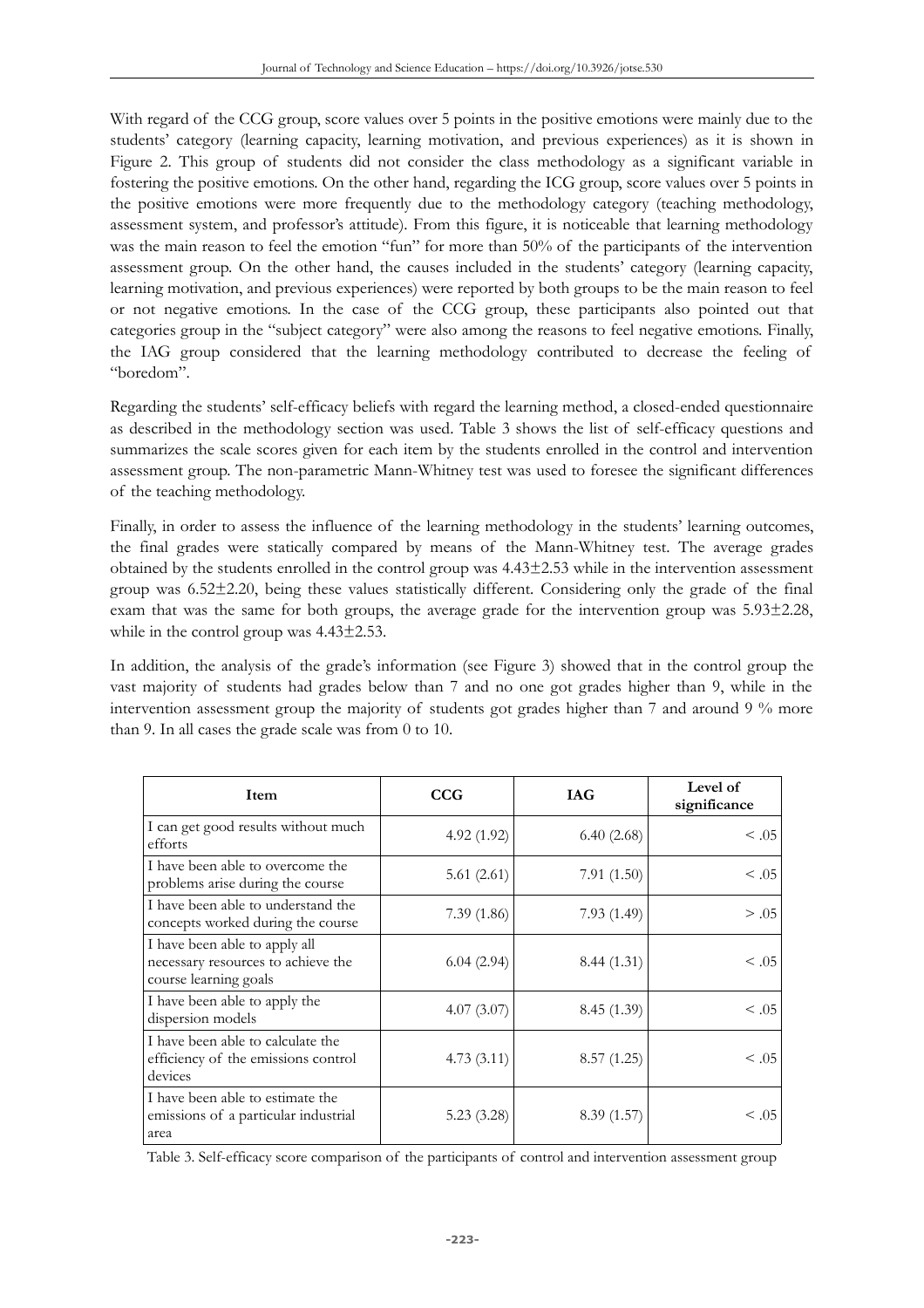



#### **4. Discussion**

According to the results obtained after comparing both learning methodologies in terms of students' emotions, no significant differences were shown between the scores given for both groups to the emotions "fun" and "passion". For the other assessed positive emotions ("confidence" and "tranquility"), the IAG group scored them with higher values, and these values were significantly higher than in the control group. Thus, following an active learning strategy, as the case study, in a distance learning program contributes to achieve a more effective learning, since it was reported that fostering positive emotional states in a course helps students to learn (Vázquez & Manassero, 2007; Aydogan et al., 2015). Regardless of the negative emotions, in all cases the intervention assessment group gave significant lower scores than the control group. These differences were highly significant  $(p<.00)$  for "concern" and "fear". Thus, an active learning methodology reduces the negative emotions in the students could contribute to increase the students' satisfaction with the learning experiences, as it was suggested in previous studies (Brígido et al., 2010, 2013; Solbes, 2011). Promoting positive emotions has a relevant importance in a distance learning program, where it was reported that negative attitudes and dissatisfaction with the learning experience were among the main pitfalls of the distance learning programs (Thompson, 1990; Ali & Smith, 2015). With regard of the control group, score values over 5 points in the positive emotions were mainly due to the students' category (learning capacity, learning motivation, and previous experiences) and the course subject category (contents, task or activities) as it is shown in Figure 2. Similar results were described in Dávila-Acedo et al. (2014) report, where the main causes reported by the students when feeling positive emotions were mostly due to themselves.

With regard to effects of the learning methodology on the students' self-efficacy beliefs, and according to the results obtained in this research, the participants of the intervention group (IAG) showed higher self-efficacy beliefs than those from the control group (CCG). The differences between both groups were statistically significant for all items but one item (item 3) as shown in Table 3. The higher scores for self-efficacy beliefs were reported for those items directly related with the application of the course learnt skills (items 4 to 6). Higher scores of self-efficacy beliefs to achieve a particular task have been associated with a better performance and more enjoyment while achieving a task. On the other hand, lower scores in self-efficacy beliefs have been associated with a higher anxiety to fail (Perrenoud, 1996). Therefore, the following an active learning methodology in a distance learning context also contributes to reduce the anxiety to fail. In addition, Ludwing-Hardman and Dunlap (2003) and Ali and Smith (2015) indicated that the lack of interaction between teachers and students in distance learning programs were one of the causes to grow insolation feeling and lack of self-direction, management and a loss of motivation. Different authors (Valentine et al., 2004; Brown et al. 2008) indicated that promoting self-efficacy beliefs are related with the promotion of the students' motivation, performance and ability to develop their academic and professional interests and goals, and therefore this is another positive consequence of following this active methodology in a distance learning context.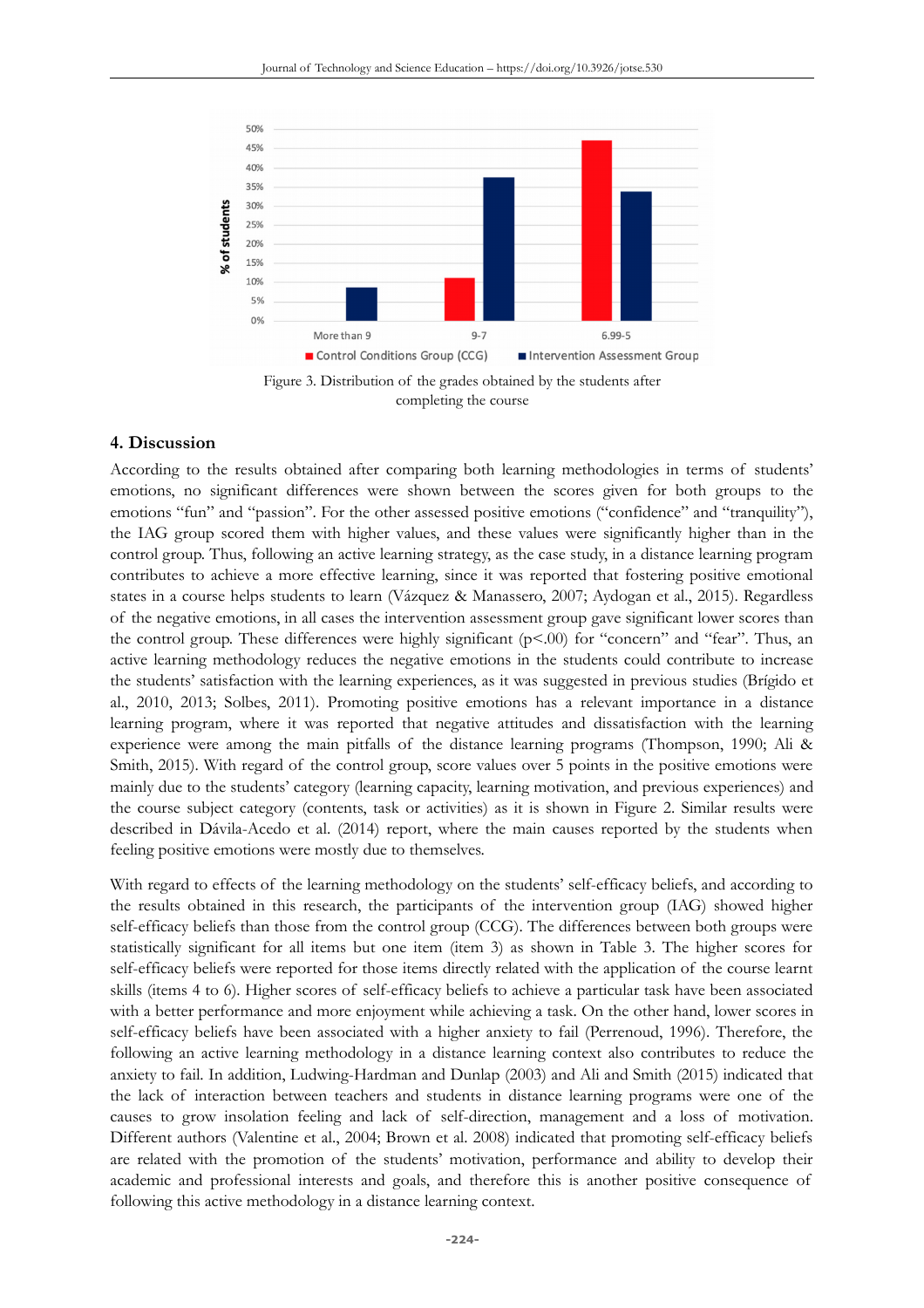According to the results regarding the students' learning outcomes, it can be overserved that following an active learning methodology not only has a positive effect in the students' emotions and self-efficacy beliefs, but also in their learning outcomes in the context of a distance learning program.

#### **5. Conclusions**

This research aimed to assess the influence of following an active learning methodology in a distance learning program in terms of the promotion of positive emotions, self-efficacy and learning outcomes in a science course. According to the results, following an active learning methodology in the context of a distance learning science program had a positive impact in the promotion of positive emotions. Higher score values to the positive emotions and lower scores to the negative ones were given by the students enrolled under the intervention conditions (IAG). After analyzing the causes reported by the participants to justify their emotions, the positive emotions in the IAG were due to the learning methodology followed in the course. With regard the self-efficacy beliefs, the active learning methodology proved to be effective to promote them. As it was mentioned before, higher scores of self-efficacy beliefs to achieve a particular task had been associated with a better performance and more enjoyment while achieving a task. Finally, regarding the learning outcomes, higher grades were obtained by the IAG students, and the number of students getting more than 7 points, in a 0 to 10 scale, was also higher that in the CCG group.

### **Declaration of Conflicting Interests**

The authors declared no potential conflicts of interest with respect to the research, authorship, and/or publication of this article.

#### **Funding**

This work was financed by Research Project EDU2016-77007-R (AEI/FEDER, UE) of the Ministry of Economy and Competitiveness of Spain.

#### **References**

- Abar, B., & Loken, E. (2010). Self-regulated learning and self-directed study in a pre-college sample. *Learning and Individual Differences,* 20, 25-29. <https://doi.org/10.1016/j.lindif.2009.09.002>
- Abrahams, I. (2009). Does practical work really motivate? A study of the affective value of practical work in secondary school science. *International Journal of Science Education,* 31(17), 2335-2353. <https://doi.org/10.1080/09500690802342836>
- Ali, A., & Smith, D. (2015). Comparing social isolation effects on students' attrition in online versus face-to-face courses in computer literacy. *Issues Inform Sci Inform Technol,* 12, 11-20. <https://doi.org/10.28945/2258>
- Aydogan, H., Bozkurt, F., & Coskun, H. (2015). An assessment of brain electrical activities of students toward teacher's specific emotions. *International Journal of Social, Behavioral, Educational, Economic, Business and Industrial Engineering,* 9(6), 1977-2000.
- Bandura, A. (1997). *Self-efficacy: The exercise of control.* Freeman, New York.
- Bahri, A., & Corebima, A.D. (2015). The contribution of learning motivation metacognitive skill on cognitive learning outcome of students within different learning strategies. *Journal of Baltic Science Education,* 14(4), 487-500.
- Bellocchi, A., Ritchie, S.M., Tobin, K., Sandhu, M., & Sandhu, S. (2013). Exploring emotional climate in preservice science teacher education. *Cultural Studies of Science Education,* 8(3), 529-552. <https://doi.org/10.1007/s11422-013-9526-3>

Bisquerra, R. (2005) *Emotional education and well-being.* Praxis, Barcelona.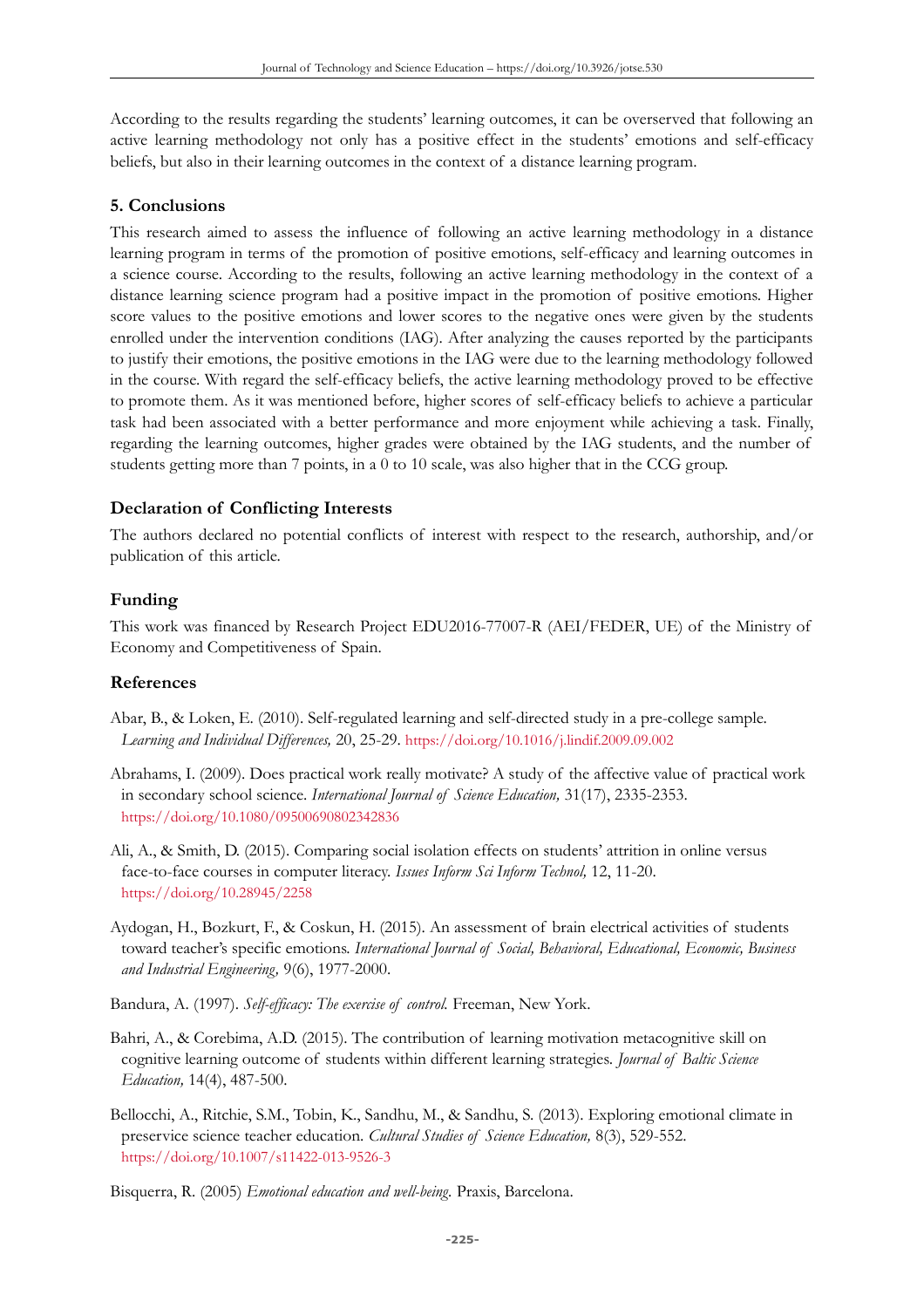- Borrachero, A.B., Brígido, M., Mellado, L., Costillo, E., & Mellado, V. (2014). Emotions in prospective secondary teachers when teaching science content, distinguishing by gender. *Research in Science & Technological Education,* 32(2), 182-215. <https://doi.org/10.1080/02635143.2014.909800>
- Brígido, M., Bermejo, M.L., Conde, M.C., & Mellado, V. (2010). The emotions in teaching and learning Nature Sciences and Physics/Chemistry in pre-service primary teachers. *US-China Educational Review,* 7(12), 25-32.
- Brígido, M., Borrachero, A.B., Bermejo, M.L., & Mellado, V. (2013). Prospective primary teachers' self-efficacy and emotions in science teaching. *European Journal of Psychology of Education,* 36(2), 200-217.
- Brown, S.D., Tramayne, S., Hoxha, D., Telander, K., Fan, X., & Lent, R.W. (2008). Social cognitive predictors of college students' academic performance and persistence: a meta-analytic path analysis. *Journal of Vocational Behavior,* 72(3), 298- 308. <https://doi.org/10.1016/j.jvb.2007.09.003>
- Damasio, A. (2005). *Looking for Spinoza. Neurobiology emotion and feelings.* Crtítica, Barcelona.
- Dávila-Acedo, M.A., Borrachero, A.B., Brígido, M., & Costillo, E. (2014). Emotions and its causes in the learning of physics and chemistry. *International Journal of Educational Psychology,* 1(4), 287-294.
- Dávila-Acedo, M.A., Borrachero, A.B., Cañada-Cañada, F., Martinez, G., & Sánchez, J. (2015). Evolution of the emotions experienced by prospective primary teachers, focused on didactics of matter and energy. *Revista Eureka sobre Ense-anza y Divulgación de las Ciencias,* 12(3), 550-564.
- Dos Santos, F.M.T., & Mortimer, E.F. (2003). How emotions shape the relationship between a chemistry teacher and her high school students. *International Journal of Science Education,* 25(9), 1095-1110. <https://doi.org/10.1080/0950069032000052216>
- Dysthe, O., Engelsen, K.S., & Lima, I. (2007). Variations in portfolio assessment in higher education: Discussion of quality issues based on a Norwegian survey across institutions and disciplines. *Assessing Writing,* 12, 129-148. <https://doi.org/10.1016/j.asw.2007.10.002>
- Etxeberria, J., & Tejedor, F.J. (2005). *Descriptive data analysis in education.* La Muralla, Madrid.
- Flores, V.M., & Gómez, J. (2017). Applying Active Methodologies for Teaching Software Engineering in Computer Engineering. *IEEE Revista Iberoamericana de Tecnologias del Aprendizaje,* 12(3), 147-155. <https://doi.org/10.1109/RITA.2017.2738178>
- Gikandi, J.W., Morrow, D., & Davis, N.E. (2011). Online formative assessment in higher education: A review of the literature. *Computers & Education,* 57, 2333-2351. <https://doi.org/10.1016/j.compedu.2011.06.004>
- Jeong, J.S., González-Gómez, D., & Cañada-Cañada, F. (2016). Students' Perceptions and Emotions Toward Learning in a Flipped General Science Classroom. *Journal of Science Education and Technology,* 25(5), 747-758. <https://doi.org/10.1007/s10956-016-9630-8>
- Kentnor, H.E. (2015). Distance education and the evolution of online learning in the United States. *Curriculum & Teaching Dialogue,* 17(1-2), 21-34
- Kurzman, P.A. (2013). The evolution of distance learning and online education. *Journal of Teaching in Social Work,* 33(4-5), 331-338. <https://doi.org/10.1080/08841233.2013.843346>
- Ludwing-Hardman, S., & Dunlap, J.C. (2003). Learner support services for online students: scaffolding for success. *International Review of Research in Open and Distance Learning,* 4(1), 1-8.
- Mellado, V., Borrachero, A.B., Brígido, M., Melo, L.V., Dávila, M.A., Cañada, F. et al. (2014). Las emociones en la ense-anza de las ciencias (Emotions in the teaching of science). *Enseñanza Ciencias,* 32(3), 11-36.